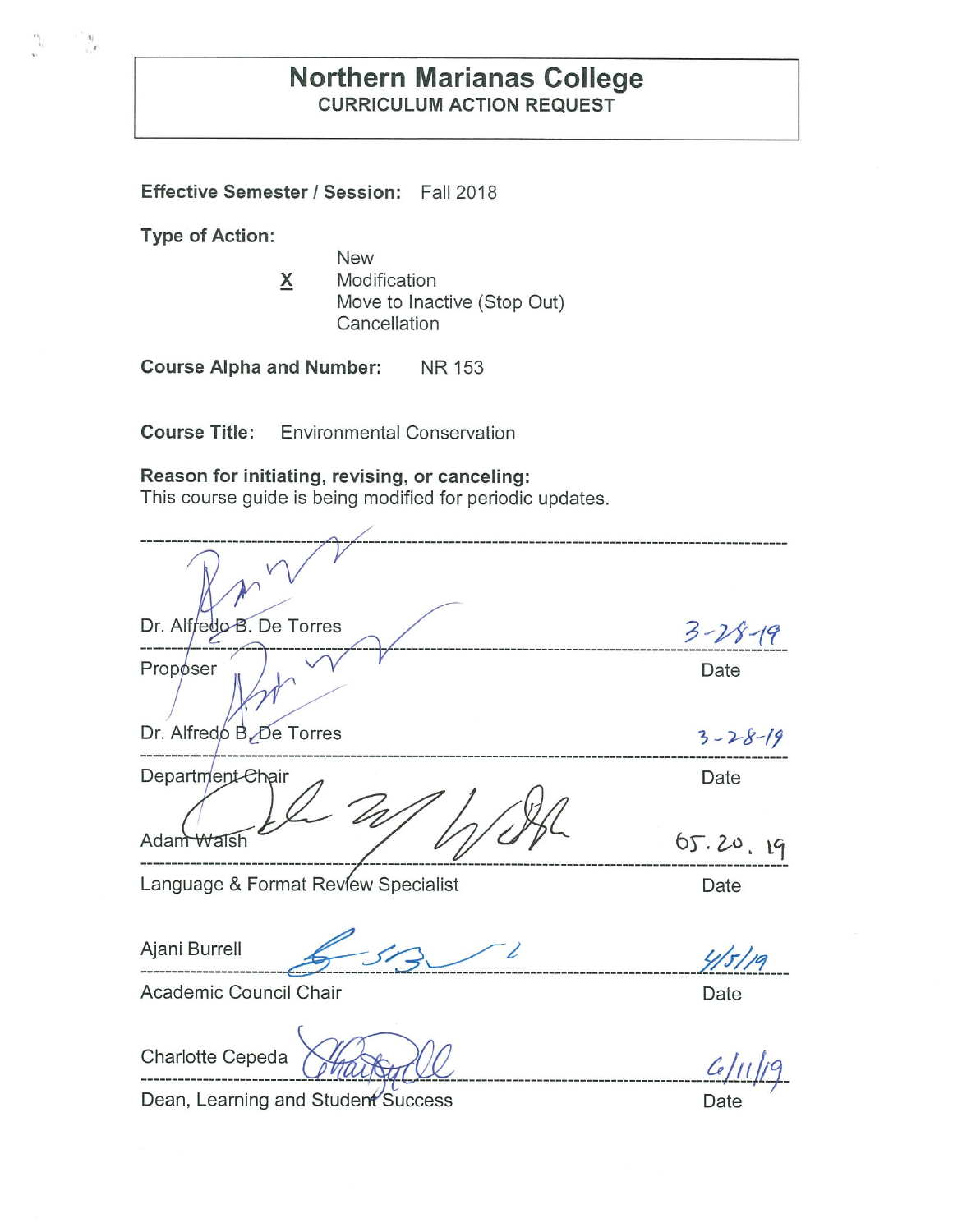Course: NR153

### **1. Department**

Natural Resource Management

### **2. Purpose**

ti<br>Tu

NR 153 is the second core/program required course in Natural Resource Management, Associate in Science degree. Natural Resource Management is an inter-disciplinary program that emphasizes a theoretical and applied approach to agriculture, environmental, natural resource production, assessment, classification, problem or phenomena mitigation, policy, and related conservation issues. The course attempts to explore the scope and nature of natural resource conservation efforts or movements. This includes an appreciation and understanding of the social, scientific, and political context that attempts to balance the issues of environmental protection, sustainable resource management, and economic growth.

## **3. Description**

#### **A. Required/Recommended Textbook(s) and Related Materials**  Required:

Chiras, Daniel D., and John P. Reganold. Natural Resource Conservation. 10th ed. New Jersey. Pearson Prentice hall, 2010.

Readability level: Grade 10

Furey, John (Ed.), Island Ecology & Resource Management, in Press.

Readability Level: Grade 10.

Conservation Biology/Course readings: scientific/technical reports and journal articles, including handouts on specific topics will also be assigned and/or distributed.

Recommended: N/A

#### **B. Contact Hours**

- **1. Lecture:** 3 per week/ 45 per semester
- **2. Lab:** 3 per week/ 45 per semester
- **3. Other:** NIA

## **C. Credits**

- **1. Number:** 4
- **2. Type:** Regular degree credits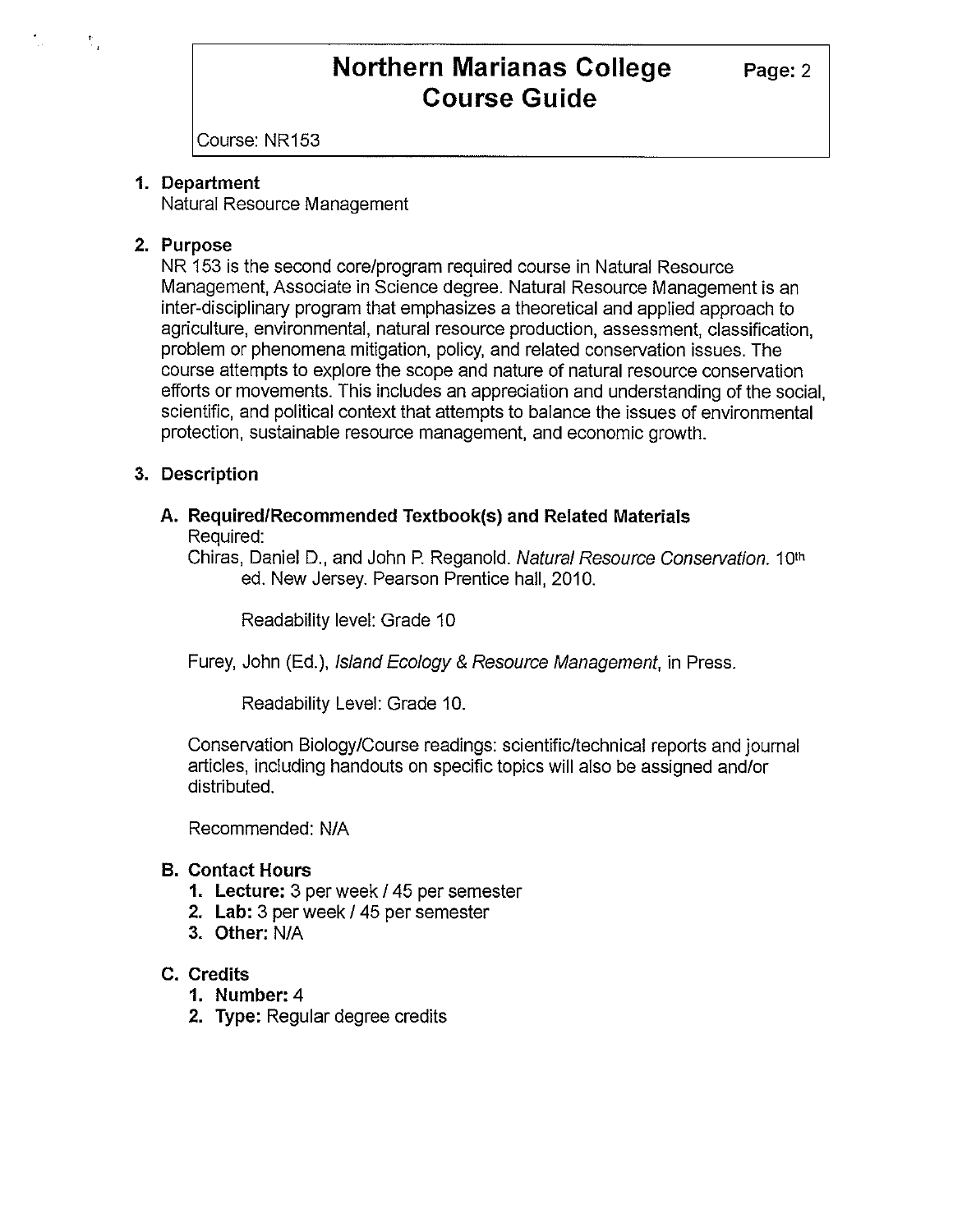Course: NR153

t.<br>Fil

#### **D. Catalogue Course Description**

NR 153 continues the study of human impact on the use, degradation, restoration, and long-term sustainable management of land, sea, water, and air. Topics may include, but are not limited to the following: assessment, methodology for conservation, sustainable management, public health and sanitation, solid waste, water and air pollution, farmlands and rangelands, alternative technologies. Students will participate in discussions and conduct hands-on laboratory work, including field investigations. Prerequisite: NR 150 with a grade of C or better. English Placement Level: EN095. Math Placement Level: MA091

#### **E. Degree or Certificate Requirements Met by Course**

This course fulfills the core/program requirements in the A.S. degree program in Natural Resource Management. This course also serves as a science elective for non-majors in NRM and other related degree programs.

#### **F. Course Activities and Design**

This course incorporates lectures, guest speakers, audiovisual presentations, student oral presentations, take-home and web-based assignments, class project/case reports, laboratory/field exercises, field trips, periodic quizzes, tests, and a comprehensive final exam.

## **4. Course Prerequisite(s); Concurrent Course Enrollment**

Prerequisites: NR150 with a grade of C or better Concurrent Course Enrollment: N/A

## **Required English/Mathematics Proficiency Level(s)**

English Placement Level: EN095 Mathematics Placement Level: MA091

#### **5. Estimated Cost of Course; Instructional Resources Needed**

Cost to the Student: Tuition for a 4-credit course, cost of textbook, and instructional materials fee.

Cost to the College: Instructor's salary.

Instructional resources needed for this course include classroom and laboratory space, chalkboard/whiteboard with supplies, TVNCR, videotaped programs and supplies/materials, digital camera, video flex camera attachment for microscopes, stereo and compound microscopes, microscope slides and cover slips, electric board and multimedia projector, plus basic laboratory/field supplies and access to computers and the internet.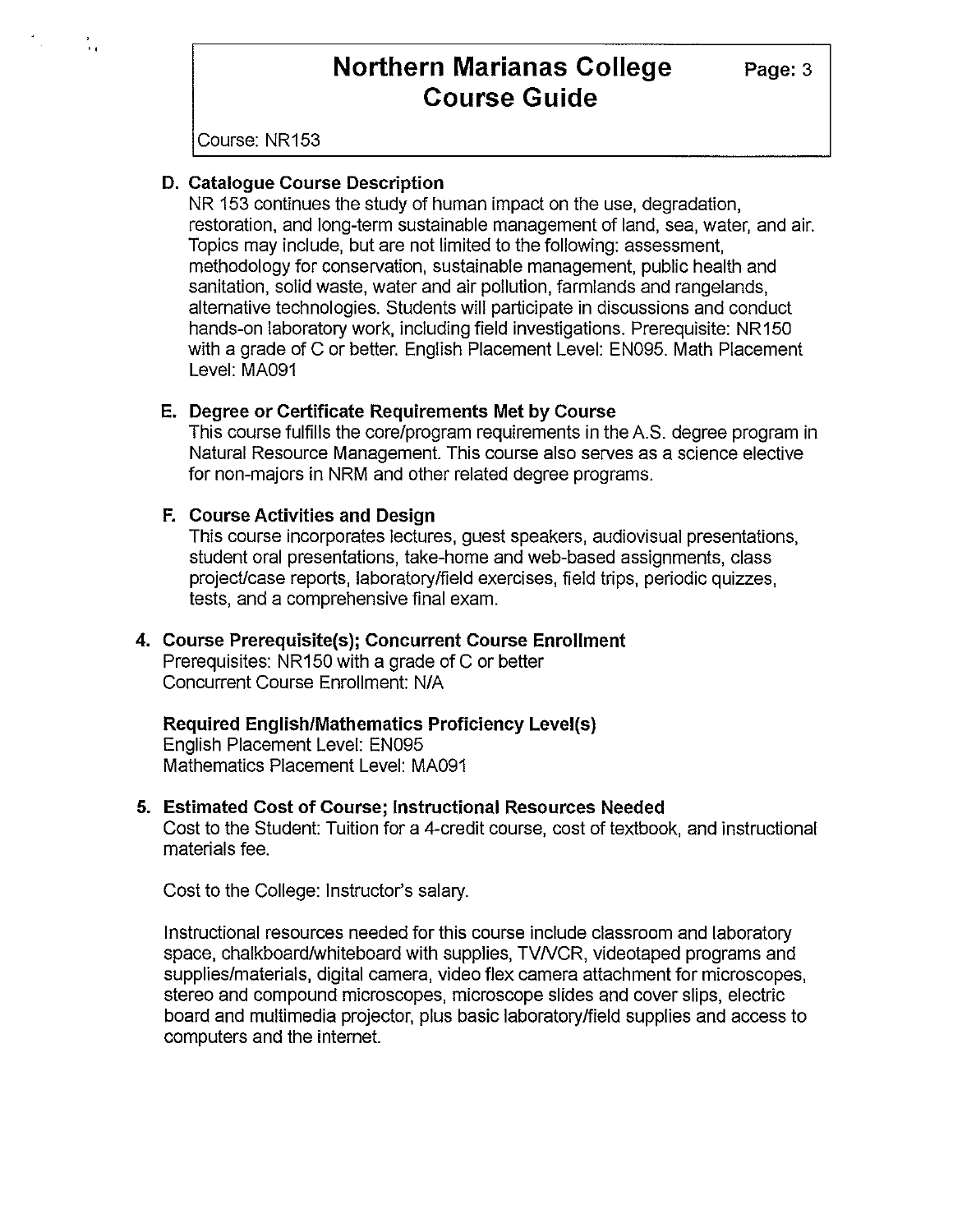Course: NR153

## **6. Method of Evaluation**

 $\frac{1}{2}$ 

Student progress will be evaluated on the basis of class participation, oral presentations, assignments, laboratory/field trip reports, quizzes, tests, a class project, and comprehensive final exam. NMC's grading and attendance policies will be followed.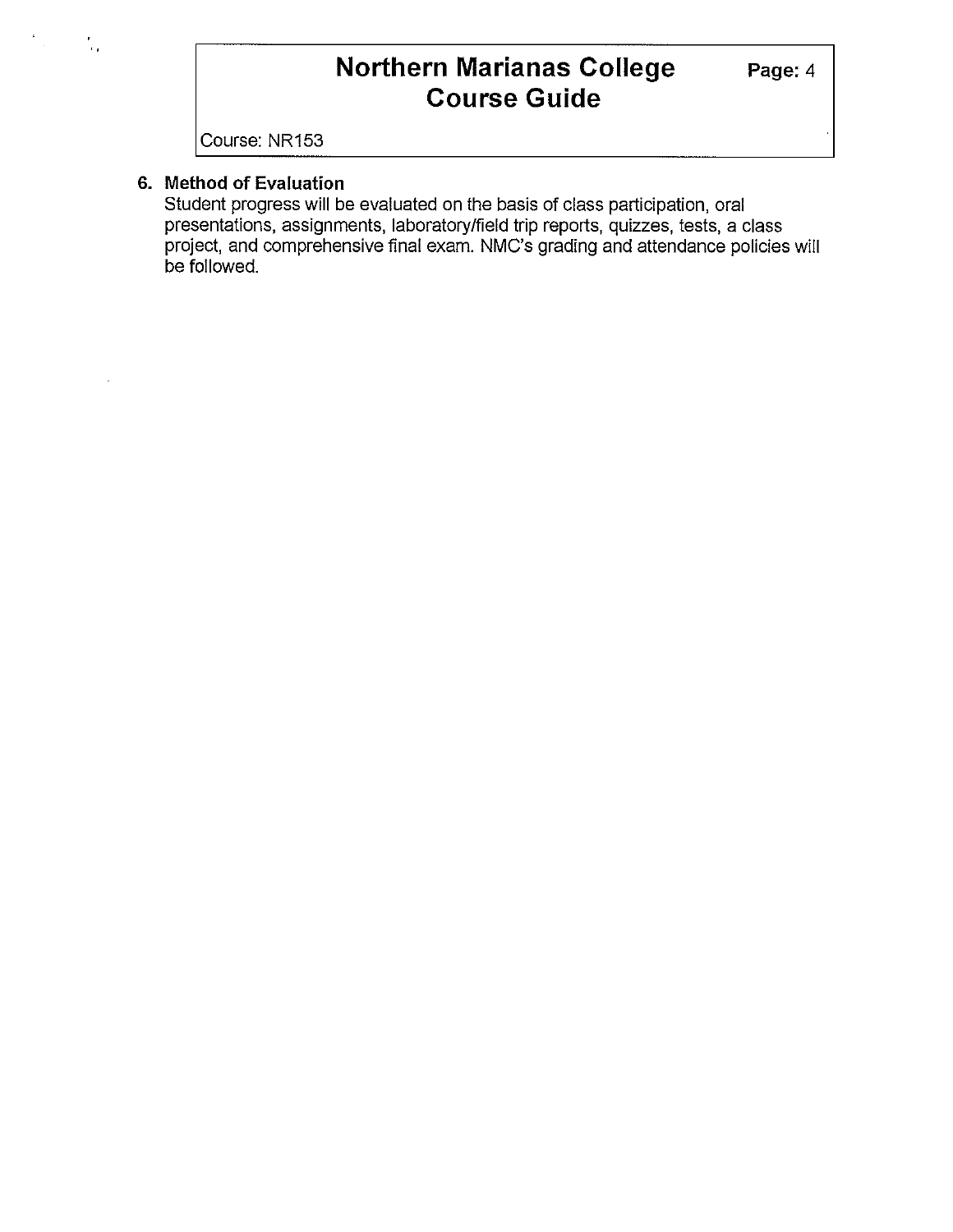Course: NR153

## **7. Course Outline**

This is a topical outline and does not necessarily indicate the sequence in which the material will be presented.

- 1.0 Introduction to Environmental/Resource Conservation
	- 1.1 Concepts and definitions
	- 1.2 Historical and legal perspectives
	- 1.3 Resources/species management issues: Endangered Species Act (ESA)
	- 1.4 Case studies and project identification

## 2.0 Community/Public Health and Sanitation

- 2.1 Quality of human life
- 2.2 Conservation, economics, and sustainability
- 2.3 Values and ethics in conservation
- 2.4 Human population and earth's carrying capacity
- 3.0 Waste Management
	- 3.1 Solid and hazardous waste
	- 3.2 Reuse/recycle approach
	- 3.3 Ecosystem conservation

## 4.0 Threat and Practical Considerations

- 4.1 Threats to biodiversity: habitat fragmentation, loss, and pollution
- 4.2 Threats to aquatic systems: freshwater and marine environments
- 4.3 Air pollution and noise
- 5.0 Farmland & Rangeland Management
	- 5.1 Soil conservation and sustainable agriculture
	- 5.2 Pesticides
	- 5.3 Sustainable water resource management
	- 5.4 Alternative technologies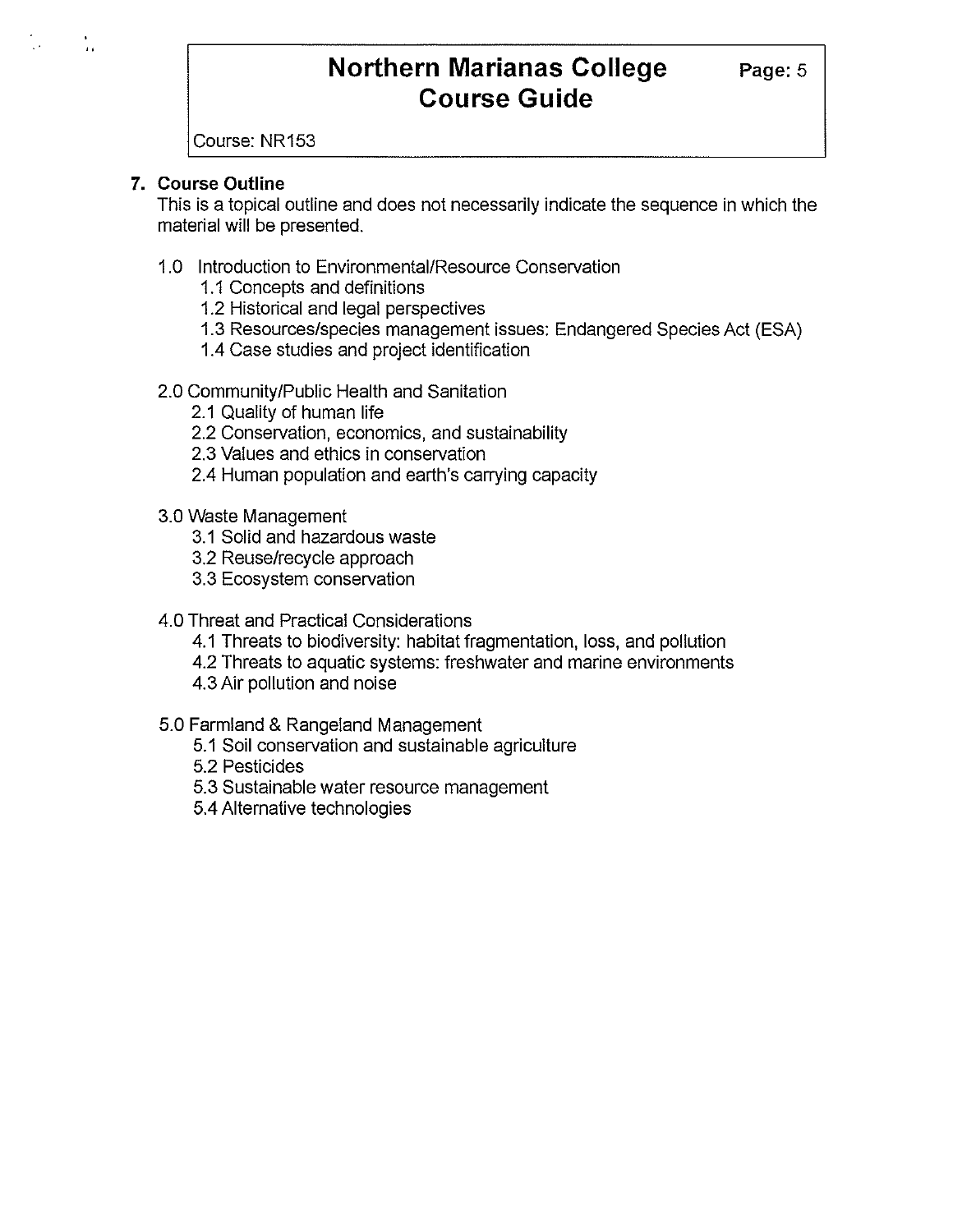Course: NR153

#### **8. Instructional Goals**

 $\mathcal{L} = \mathcal{L} \mathcal{L}$ 

The course will introduce students to:

- 1.0 Economic and ethical roles on human population and the planet's carrying capacity-with a particular focus on the Pacific Island states;
- 2.0 The sources and difficulties of managing solid and hazardous wastes;
- 3.0 Sustainable pollution management and the prevention of water, air, and noise pollution; and
- 4.0 The concepts and methodology of soil conservation, sustainable agriculture, and water resource management.